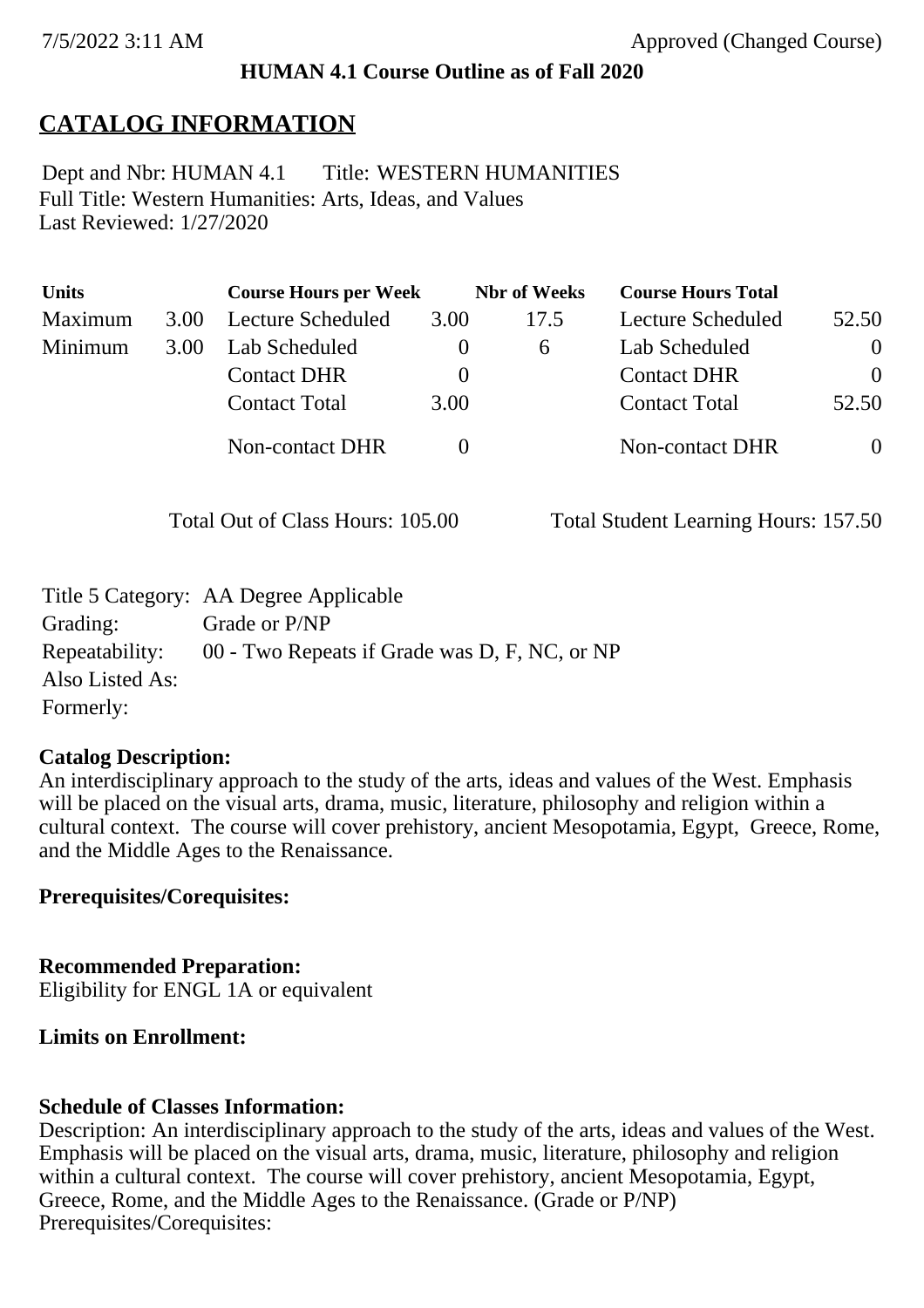# **ARTICULATION, MAJOR, and CERTIFICATION INFORMATION:**

| <b>AS Degree:</b>                 | Area                                        |                                        |           | Effective:                           | Inactive: |
|-----------------------------------|---------------------------------------------|----------------------------------------|-----------|--------------------------------------|-----------|
| <b>CSU GE:</b>                    | E<br><b>Transfer Area</b><br>C <sub>2</sub> | <b>Humanities</b><br><b>Humanities</b> |           | Fall 1998<br>Effective:<br>Fall 1998 | Inactive: |
| IGETC:                            | <b>Transfer Area</b><br>3B                  | <b>Humanities</b>                      |           | Effective:<br>Fall 1998              | Inactive: |
| <b>CSU Transfer: Transferable</b> |                                             | Effective:                             | Fall 1998 | Inactive:                            |           |
| <b>UC Transfer:</b> Transferable  |                                             | Effective:                             | Fall 1998 | Inactive:                            |           |

**CID:**

**Certificate/Major Applicable:**  [Major Applicable Course](SR_ClassCheck.aspx?CourseKey=HUMAN4.1)

# **COURSE CONTENT**

# **Student Learning Outcomes:**

Upon completion of the course, students will be able to:

1. Identify the major artists, writers, and thinkers of Western culture ca. 3000 B.C.E. to 1450 C.E.

2. Demonstrate knowledge of the chronological development of Western culture.

# **Objectives:**

Students will be able to:

- 1. Analyze representative works of visual arts, drama, music, literature, philosophy, and religion.
- 2. Compare and contrast the style of works of successive periods of Western culture.
- 3. Examine their own ideas, values, and beliefs and determine how these relate to the heritage of Western culture.
- 4. Integrate ideas, patterns, and information from two or more disciplines.
- 5. Demonstrate in writing the ability to analyze, compare and contrast, to weigh philosophical arguments, and to examine values.
- 6. Compare/contrast the works of Western culture with those of non-Western culture.

# **Topics and Scope:**

- I. Introduction to Western Culture
	- A. Arts
	- B. Ideas
	- C. Values
- II. Overview of Chronology of Western Culture from Prehistory to 1450 C.E. A. Ancient Mesopotamia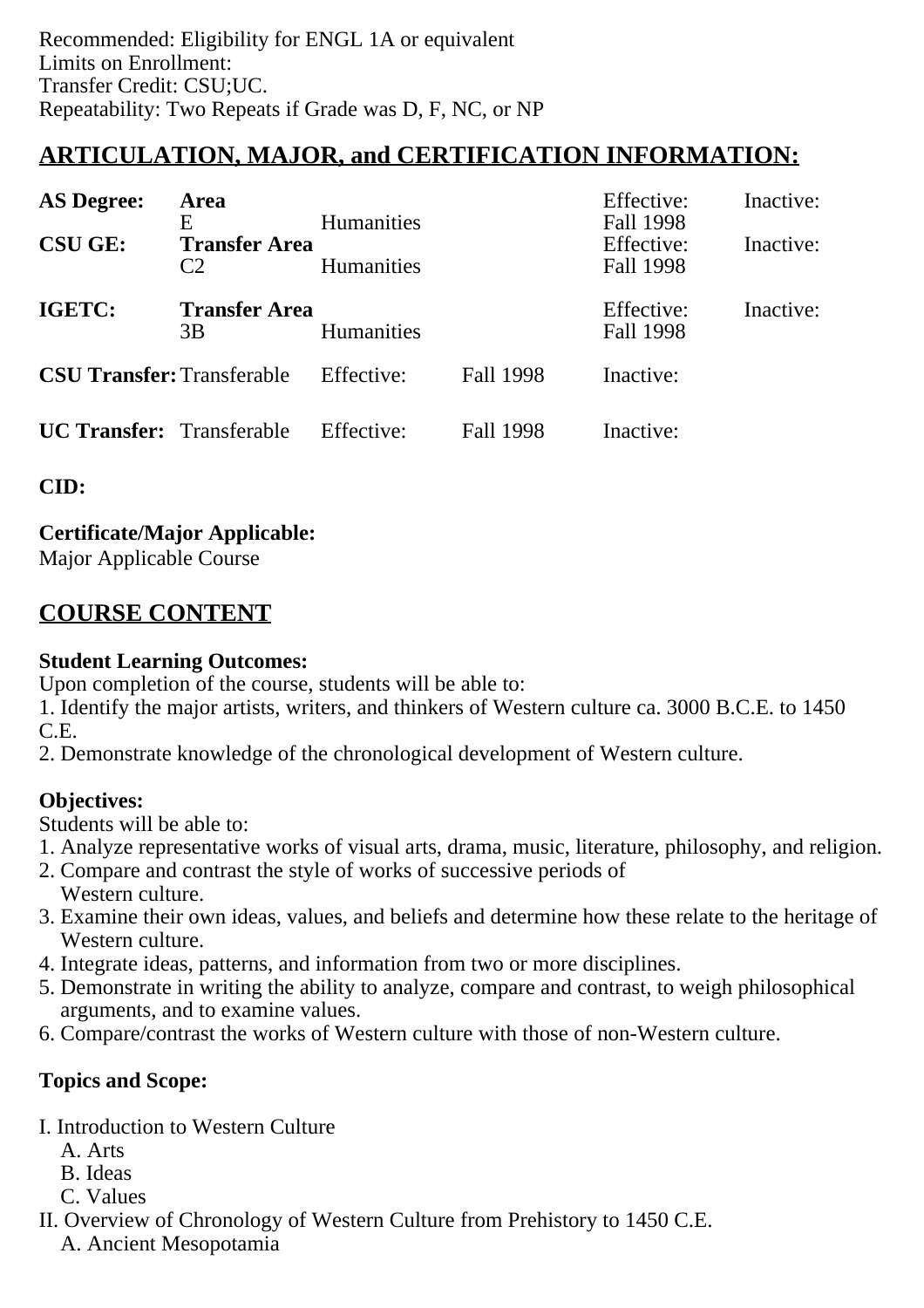- B. Ancient Egypt
- C. Ancient Greece
- D. Rome
- E. Middle Ages
- F. Renaissance
- III. Analysis of Varied Primary Works of Enduring Significance in Western culture (legacy/heritage)
	- A. Visual arts
	- B. Philosophy
	- C. Religion
	- D. Literature
	- E. Poetry
	- F. Drama
- IV. Brief Analysis of Varied Primary Works of Non-Western Culture
- V. Representative Primary Works
	- A. Epic
		- 1. Apuleius' The Golden Ass
		- 2. Virgil's Aeneid
		- 3. Beowulf
	- B. Literature
		- 1. Apuleius' The Golden Ass
		- 2. Arthurian romances
		- 3. Chaucer's Canterbury Tales
		- 4. Boccaccio's Decameron
		- 5. Christine de Pisan's City of the Ladies
	- C. Poetry
		- 1. Greek and Roman Lyric Poetry Sappho
		- 2. Medieval Lyric Poetry
			- i. The Song of Roland
			- ii. Boccaccio's Decameron
	- D. Religious Works/Mythology
		- 1. Greek and Roman myths
		- 2. Passages from the Bible
		- 3. Selections from the Qur'an, Vedas or I Ching
	- E. Drama
		- 1. Greek tragedy or comedy
			- i. Aeschylus
			- ii. Euripides
			- iii. Sophocles
			- iv. Aristophanes
		- 2. Medieval drama morality play Everyman
	- F. Philosophy and religious thought
		- 1. Plato
		- 2. Aristotle
		- 3. Boethius
		- 4. Augustine
		- 5. St. Thomas
		- 6. Cicero
		- 7. Seneca
		- 8. Juvenal
		- 9. Hildegaard of Bingen
		- 10. Machiavelli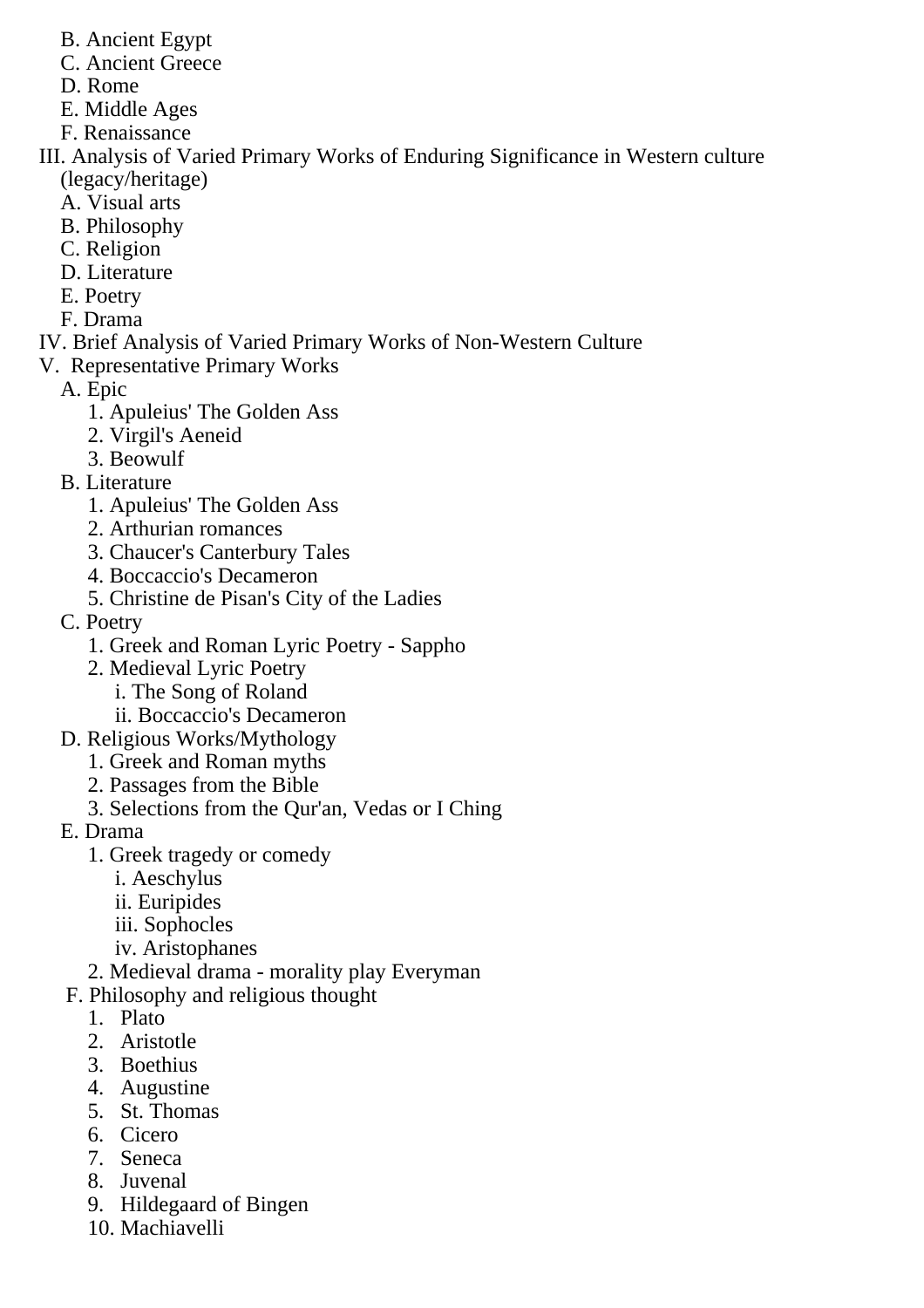- 11. non-Western thinkers such as Mohammad
- G. Visual Arts
	- 1. Prehistoric cave paintings
	- 2. Ancient and medieval sculpture and architecture
		- i. illuminated manuscripts
		- ii. pre-Renaissance art

## **Assignment:**

Assignments typically will include:

- 1. Reading and analysis of assigned primary texts to establish cultural context. Reading amounts to 100 pages per week
- 2. Examinations, including quizzes, midterm, and/or take-home, and final exams
- 3. Written essays requiring students to analyze representative works of literature, art, music, and philosophical/religious thought or requiring students to compare and contrast, integrate ideas, or examine ideas, values and beliefs. Writing amounts to 3,000 words total
- 4. Participation in cultural activities, and response papers or reviews (including multimedia and annotated bibliography)

# **Methods of Evaluation/Basis of Grade:**

**Writing:** Assessment tools that demonstrate writing skills and/or require students to select, organize and explain ideas in writing.

**Exams:** All forms of formal testing, other than skill performance exams.

|  | Multiple choice, True/false, Matching items, Completion, |  |
|--|----------------------------------------------------------|--|
|  | Short answer, Essay exams, Take-home essay exams         |  |

**Other:** Includes any assessment tools that do not logically fit into the above categories.

| Written homework, term papers, essays                                                                                                                        | Writing<br>$40 - 80\%$                   |
|--------------------------------------------------------------------------------------------------------------------------------------------------------------|------------------------------------------|
| <b>Problem Solving:</b> Assessment tools, other than exams, that<br>demonstrate competence in computational or non-<br>computational problem solving skills. |                                          |
| None                                                                                                                                                         | Problem solving<br>$0 - 0\%$             |
| <b>Skill Demonstrations:</b> All skill-based and physical<br>demonstrations used for assessment purposes including skill<br>performance exams.               |                                          |
| None                                                                                                                                                         | <b>Skill Demonstrations</b><br>$0 - 0\%$ |
| <b>Exams:</b> All forms of formal testing, other than skill                                                                                                  |                                          |

Exams 15 - 55%